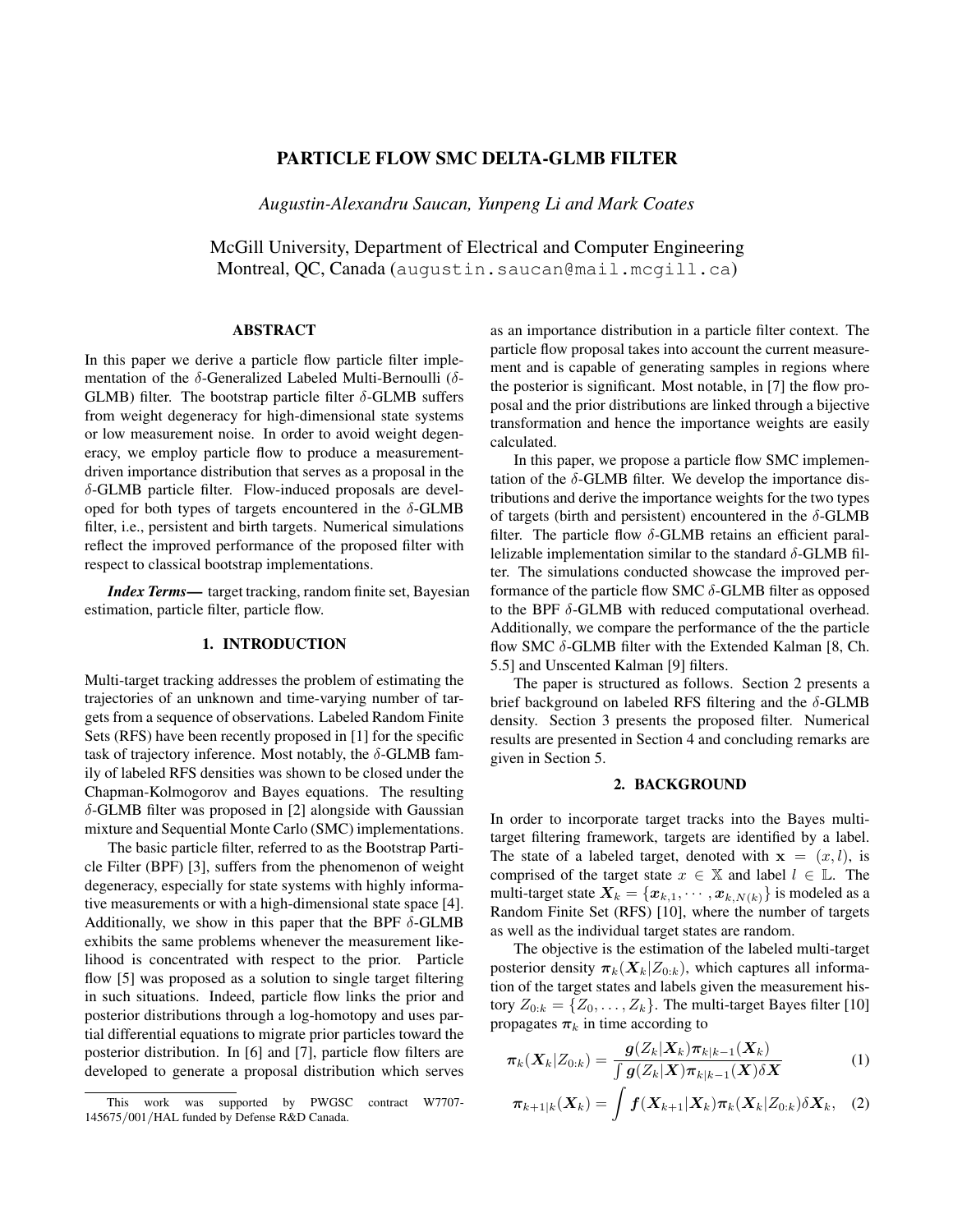where  $g(Z_k|\boldsymbol{X}_k)$  is the RFS counterpart of the single target likelihood function  $g(z_k|x_k, l)$ , and  $f(X_{k+1}|X_k)$  is the RFS counterpart of the single target transition kernel  $f_{k+1|k}(x_{k+1}|x_k, l)$ . The integral is a set integral defined in [11].

The  $\delta$ -GLMB family of multi-target densities, proposed in [1, 2], represents a closed form solution to the Chapman-Kolmogorov and the Bayes multi-target filtering equations of (1) and (2). A  $\delta$ -GLMB density can be expressed as

$$
\pi_k(\boldsymbol{X}) = \Delta(\boldsymbol{X}) \sum_{(I,\xi)\in\mathcal{F}(\mathbb{L})\times\Xi} w_k^{(I,\xi)} \delta_I(\mathcal{L}(\boldsymbol{X})) \left[ p_k^{(\xi)} \right]^{\boldsymbol{X}}, \quad (3)
$$

where  $\mathcal{L}: \mathbb{X} \times \mathbb{L} \to \mathbb{L}$  is the projection  $\mathcal{L}((x, l)) = l$  and  $\Delta(X) \triangleq \delta_{|X|}(\mathcal{L}(X))$  is the distinct label indicator. We employ the following notation  $h^X \triangleq \Pi_{x \in X} h(x)$  where  $\delta_X(Y)$ is a generalized Kronecker delta which is equal to unity only when  $X = Y$ .

The sum in (3) is conducted over the pairs  $(I, \xi)$ , called hypotheses, which are composed of a label set  $I$  and a mapping  $\xi : I \to Z_{0:k}$  that associates the measurements from Z or the void measurement (in case of miss detections) with the labels in  $I$ . Furthermore, note that each hypothesis in  $(3)$ has an associated weight  $w_k^{(I,\xi)}$  $k^{(1, \varsigma)}$  and a set of target probability densities  $p_k^{(\xi)}$  with  $l \in I$ .

The propagation of the  $\delta$ -GLMB is achieved through prediction and update and involves the propagation of each hypotheses  $(I, \xi)$ . Both Gaussian mixture and SMC implementations were given in [2] and in the following section we give a particle flow implementation of the SMC  $\delta$ -GLMB.

# 3. PARTICLE FLOW SMC δ-GLMB

In this section we give a brief description of the particle flow particle filter followed by its application to the  $\delta$ -GLMB filter. Since within the  $\delta$ -GLMB framework both persistent, i.e. targets surviving from the last time step and newly born targets coexist, their particle flows are addressed separately in Section 3.3 and Section 3.2. Practical implementation issues are discussed in Section 3.4.

### 3.1. Particle flow particle filter

At time step  $k$  and for each target with label  $l$ , the particle flow particle filter (PF-PF) [7] first propagates the  $i$ -th particle using the kinematic model:  $\eta_0^i \sim f_{k|k-1}(x_k|x_{k-1}^i)$ . An invertible mapping  $\eta_1^i = T^i(\eta_0^i)$  then transports  $\eta_0^i$  via particle flow into regions where the posterior density is significant. The transformation is a continuous deformation indexed by the pseudo-time  $\lambda \in [0, 1]$ . The trajectory of  $\eta_{\lambda}^{i}$  at  $\lambda \in [0, 1]$ is defined by an ordinary differential equation (ODE)

$$
\frac{d\eta_{\lambda}^{i}}{d\lambda} = \zeta(\eta_{\lambda}^{i}, \lambda). \tag{4}
$$

In practice the deformation is achieved by a finite series of transformations, that is, by the discretized integration of the above ODE with initial value  $\eta_0^i$ . Two numerical solutions exit for  $\zeta(\eta_\lambda^i, \lambda)$  and are referred to as the exact Daum and Huang (EDH) [12] and the localized Daum and Huang (LEDH) [13] filters. Both filters are applicable to Gaussian systems with non-linear measurement equations.

The authors of [7] prove that under mild assumptions on the smoothness of the measurement function, an invertible mapping is achievable between  $\eta_1^i$  and  $\eta_0^i$  and the importance distribution becomes

$$
q(\eta_1^i | x_{k-1}^i, z_k) = \frac{p(\eta_0^i | x_{k-1}^i)}{|\det(\dot{T}^i(\eta_0^i))|},
$$
\n(5)

where  $|\det(\dot{T}^i(\eta_0^i))|$  represents the absolute value of the Jacobian determinant of the mapping  $T^i(\cdot)$ . In the EDH version of the PF-PF, the evaluation of the determinant is avoided since the same mapping is applied to all particles while in the LEDH version of the PF-PF, the evaluation is straightforward since the mapping is a series of affine transformations. We refer the readers to [7] for further implementation details for both EDH and LEDH variants of the PF-PF.

The  $\delta$ -GLMB filter has different propagation schemes for the persistent and birthed targets. Therefore, the design of the invertible flow will be treated separately in the following for the two cases. For both types of targets, we will only consider the case where a detected measurement is available since in the case of a missed detection no measurement-dependent importance distribution can be constructed.

## 3.2. δ-GLMB birth flow

The  $\delta$ -GLMB updates with the measurement z a birth target having the prior  $p_b(x, l)$  via the equation

$$
p_b(x, l|z) \propto p_D(x, l)g(z|x, l)p_b(x, l). \tag{6}
$$

Let  $\{\eta_0^i\}_{i=1}^N$  be a set of particles sampled from the prior  $p_b(x, l)$  and  $\{\eta_1^i\}_{i=1}^N$  be the invertible-flow transformation of these particles. Note that the label  $l$  only serves as a function parameter and no sampling is done for l. The importance sampling framework that evaluates an arbitrary test function  $\varphi(x)$  is given by

$$
\int \varphi(x) \frac{p_D(x, l) g(z|x, l) p_b(x, l)}{q(x|z, l)} q(x|z, l) dx \n= \frac{1}{N} \sum_{i=1}^N \varphi(\eta_1^i) \frac{p_D(\eta_1^i, l) g(z|\eta_1^i, l) p_b(\eta_1^i, l)}{q(\eta_1^i | z, l)}, \n= \frac{1}{N} \sum_{i=1}^N \varphi(\eta_1^i) \frac{p_D(\eta_1^i, l) g(z|\eta_1^i, l) p_b(\eta_1^i, l)}{p_b(\eta_0^i, l)} |\det(\dot{T}^i(\eta_0^i))|,
$$
\n(7)

where the last equality follows from the mapping property of the invertible flow of (5) and where the flow prior is the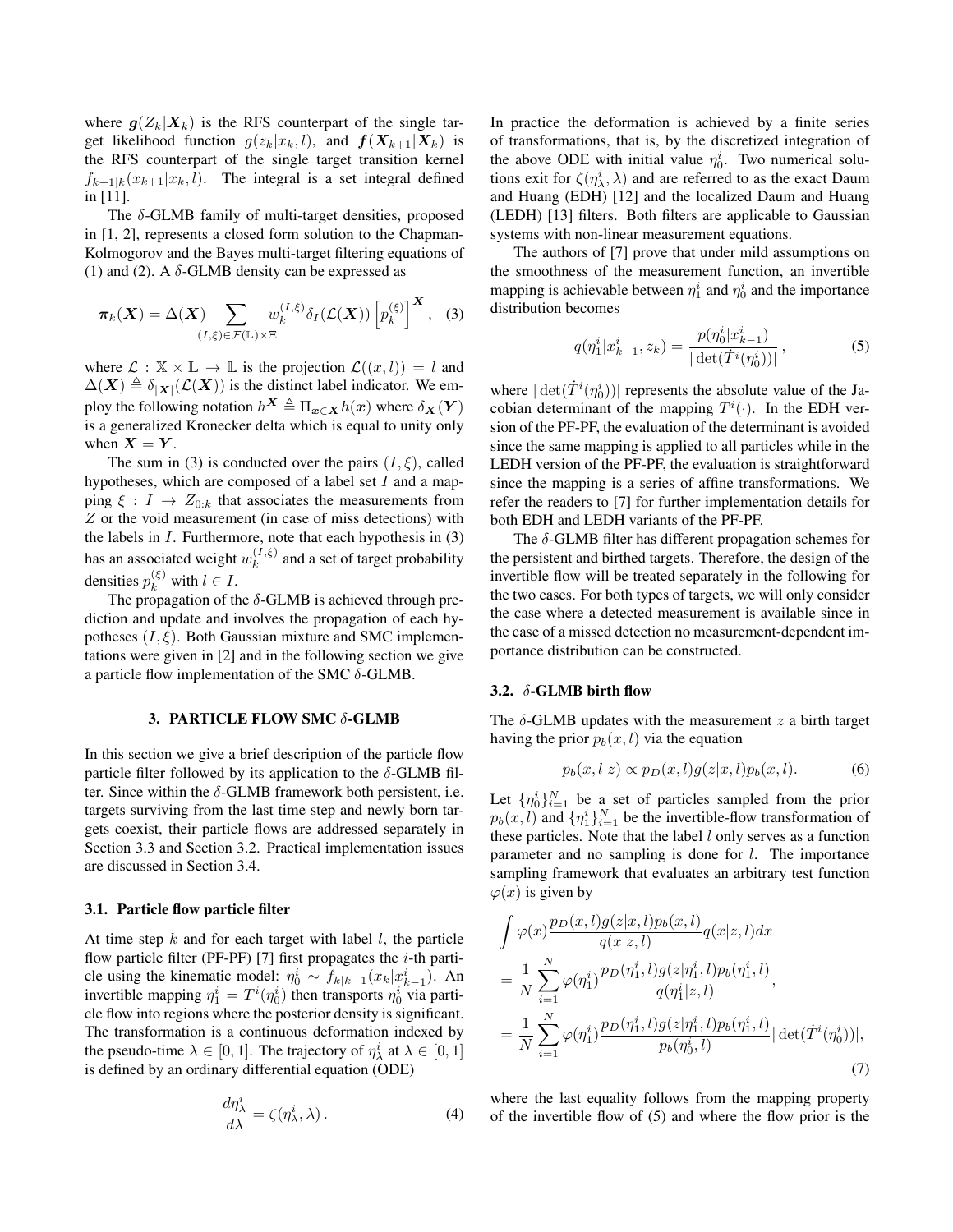birth density, i.e.,  $p_b(\eta_0^i, l)$ . From (7), we can approximate  $p_b(x, l|z)$  with the set of weighted particles  $\{(w^i, \eta_1^i)\}_{i=1}^N$ , where the normalized weights  $(\sum_{i=1}^{N} w^{i} = 1)$  are proportional to

$$
w^{i} \propto \frac{p_{D}(\eta_{1}^{i}, l)g(z|\eta_{1}^{i}, l)p_{b}(\eta_{1}^{i}, l)}{p_{b}(\eta_{0}^{i}, l)} |\det(\dot{T}^{i}(\eta_{0}^{i}))|.
$$
 (8)

#### 3.3. δ-GLMB persistent flow

Consider a persistent target with posterior  $p_{k-1|k-1}(x, l)$  at time  $k-1$ . We will consider updating the target with a specific measurement  $z_k \in Z_k$ , and hence the superscript  $\theta$  referring to the specific mapping will be dropped.

The particles  $\eta_0^i \sim f_{k|k-1}(\cdot|x_{k-1}^i, l)$  are transformed via the flow into the set  $\{\eta_1^i\}_{i=1}^N$ . The new set of particles is effectively drawn from an importance distribution  $q(\cdot|x_{k-1}^i, l, z_k)$ .

According to [2, Eqs. 31 and 40], the updated density  $p_{k|k}(x, l)$  is approximated by the particle set  $\{(w_k^i, \eta_1^i)\}_{i=1}^N$ with associated weights  $w_k^i$  and

$$
w_k^i \propto \frac{p_D(\eta_1^i, l)g(z_k|\eta_1^i, l)f_{k|k-1}(\eta_1^i|x_{k-1}^i, l)p_S(x_{k-1}^i, l)}{q(\eta_1^i|x_{k-1}^i, l, z_k)}w_{k-1}^i.
$$
\n(9)

Furthermore, by employing the mapping property of the invertible flow (5), the weights become

$$
w_k^i \propto \frac{p_D(\eta_1^i, l)g(z_k|\eta_1^i, l)f_{k|k-1}(\eta_1^i|x_{k-1}^i, l)p_S(x_{k-1}^i, l)}{f_{k|k-1}(\eta_0^i|x_{k-1}^i, l)} \times |\det(\dot{T}^i(\eta_0^i))|w_{k-1}^i, \quad (10)
$$

where we employed the label-dependent transition kernel  $f_{k|k-1}(\eta_0^i|x_{k-1}^i, l)$  as the prior for the flow.

### 3.4. Algorithm description

The  $\delta$ -GLMB prediction and update steps involve an increasing number of terms in their respective summations, i.e., number of hypothesis. In practice, several truncation methodologies that avoid the explicit enumeration of all hypothesis were proposed [2, Sec. IV-V].

Prediction in the particle flow  $\delta$ -GLMB is carried out in the same manner as in the standard SMC  $\delta$ -GLMB prediction of [2, Sec. V], where samples are drawn from the prior birth density  $p_B(\cdot, l)$  or the kinematic kernel  $f_{k-1|k}(\cdot|\cdot, l)$  in accordance with the type of the target, i.e., birth or persistent.

For each predicted hypothesis  $(I, \xi)$ , the update step considers first the ranked assignment problem which requires the evaluation of all associations  $\theta : I \to \{0, 1, \ldots, |Z_k|\}$  between the label set I and the current measurement set  $Z_k$ . The costs of these associations, as seen in [2, Eq. 24], effectively require the updated posterior, which in our case is obtained via particle flow. Hence, particle flow is used to migrate the particles of the predicted targets to form new particle



Fig. 1. The true number of targets and their tracks. Targets are born around the locations marked with  $\times$ . The sensor is marked with  $\bigcap$  and placed in the center of the coordinate system.

sets  $\{\eta_1^i\}_{i=1}^N$ . The importance weights of the resulting particles are computed separately for birth (8) and persistent (10) targets. Additionally, gating is performed in order to avoid unnecessary flow operations. Regarding the flow of particles, both EDH and LEDH approaches are possible. Once the ranked assignment problem is solved, the new hypothesis can be formed as described in [2, Sec. IV.B].

### 4. NUMERICAL RESULTS

In this section we evaluate the performance of several implementations of the  $\delta$ -GLMB filter in a non-linear tracking scenario. The  $\delta$ -GLMB implementations considered are the Extended Kalman Filter (EKF), Unscented Kalman Filter (UKF), the Bootstrap Particle Filter (BPF) and the Flow SMC  $\delta$ -GLMB.

Targets are assumed to evolve independently of each other in a two dimensional Cartesian system. Target state vectors are taken to be  $x = [p_{x,k}, p_{y,k}, \dot{p}_{x,k}, \dot{p}_{y,k}]^T$ , where  $p_x$  and  $p_y$  represent the target coordinates and  $\dot{p}_{x,k}$  and  $\dot{p}_{y,k}$  are its velocities along the two axes. The target kinematic model induces the Gaussian transition kernel  $f_{k+1|k}(x|\xi, l)$  =  $\mathcal{N}(x; \mathbf{F}_{k+1}\xi, \mathbf{Q}_{k+1})$  where  $\mathbf{F}_{k+1}$  and  $\mathbf{Q}_{k+1}$  are matrices typical of a white noise acceleration model [14, Ch. 6.2.2], with a power spectral density of  $\tilde{q} = 1 \text{m}^2/\text{s}^3$ . A single simulation has a duration of 40s and the target tracks are depicted in Fig. 1. The probability of survival of targets is set to  $p_S(\mathbf{x}) = 0.99.$ 

A single sensor is placed at coordinates (0, 0) and collects bearing and range measurements, as given by

$$
z_k = \left[\frac{\text{atan2}(\frac{p_{y,k}}{p_{x,k}})}{\sqrt{(p_{x,k})^2 + (p_{y,k})^2}}\right] + w_k,
$$
 (11)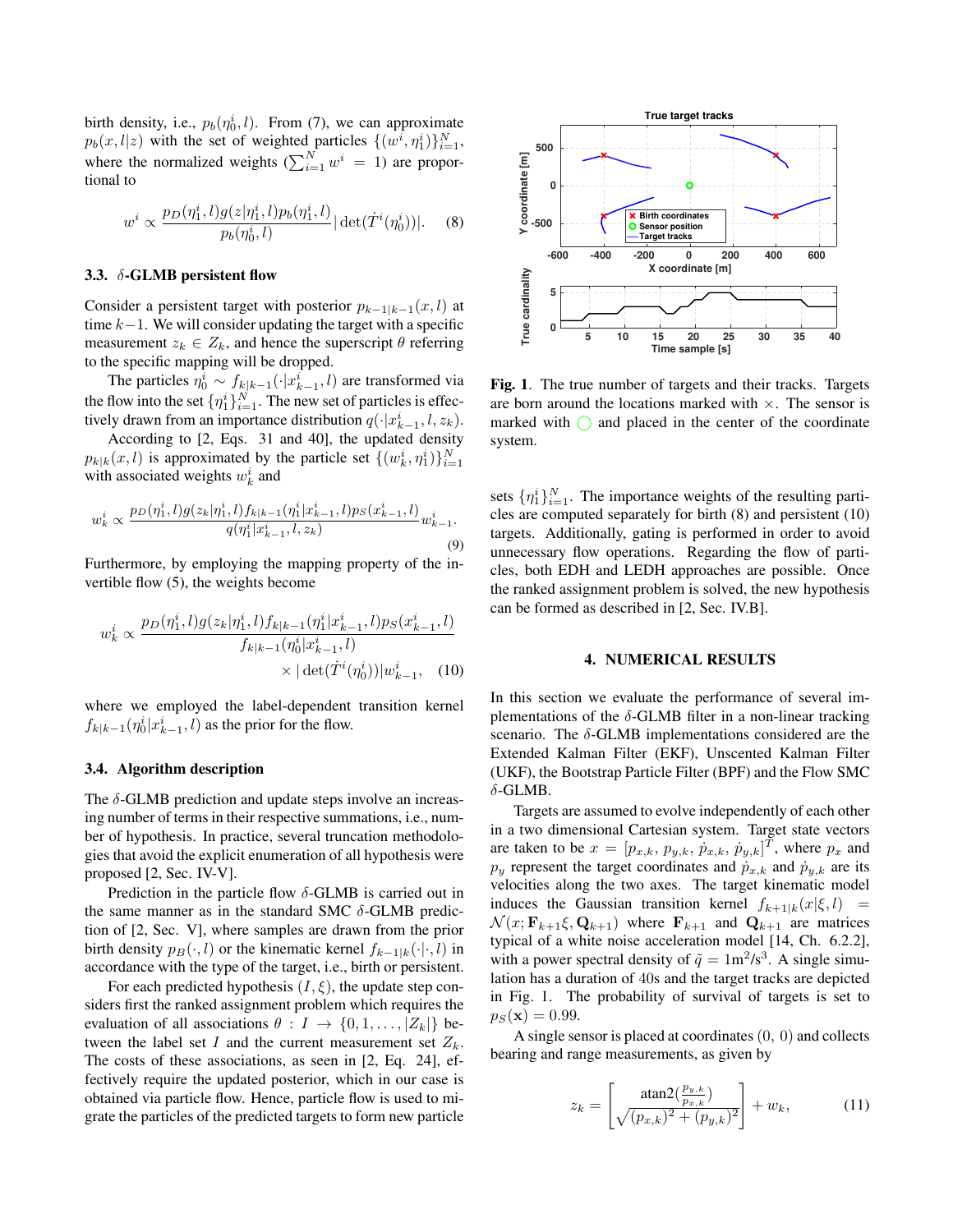

**Fig. 2.** Estimated cardinality of the various filters for  $p_D$  = 0.9.

for each target where  $atan2(\cdot)$  is the four-quadrant inverse tangent function and the measurement noise is  $w_k \sim \mathcal{N}(0, \mathbf{R}_k)$ . In the following simulation, we consider the case of  $\mathbf{R}_k =$  $diag(0.001, 0.001)$ , thus insuring highly informative measurements. Target births are modeled with a labeled multi-Bernoulli [1, Eq. 12] containing 4 Bernoulli components with Gaussian probability densities located at  $(\pm 400m, \pm 400m)$ and with identical  $P = diag(10, 10, 70, 70)$  covariance matrices. The probabilities of existence of the 4 birth components are set to 0.1. The BPF  $\delta$ -GLMB employs 50000 particles and sampling is conducted from the kinematic kernel  $f_{k+1|k}(\cdot|\cdot)$ . The Flow  $\delta$ -GLMB employs 1000 particles with the EDH flow variant described in Section 3. A total of 100 simulations were conducted for the tracks depicted in Fig. 1. Figure 2 presents the estimated cardinality, i.e., the number of targets, for each filter for a given the probability of detection  $p_D = 0.9$ . First notice that the BPF  $\delta$ -GLMB struggles



Fig. 3. OSPA error box plot at various probabilities of detection.



Fig. 4. Box plot for the computational time of the various filters.

to estimate the number of targets due to the degeneracy phenomenon. The performances of the EKF and UKF  $\delta$ -GLMB are similar but have difficulties with the initialization of targets. The Flow  $\delta$ -GLMB does not exhibit difficulties with target initialization and has improved cardinality estimates with respect to the BPF  $\delta$ -GLMB. The Optimal Sub-Pattern Assignment (OSPA) [15] is an error metric that incorporates both cardinality mismatches and position errors between the estimated and true sets of targets. In this simulation, the OSPA cutoff and order parameters were set to 100 and 1, respectively. A box plot for the average OSPA errors is depicted in Fig. 3 for different  $p_D$ . The average OSPA error is defined as the mean OSPA error for a single simulation of 40s. Observe the high error reported for the BPF  $\delta$ -GLMB which struggles with the highly informative measurements. Note the increased performance of the Flow  $\delta$ -GLMB as opposed to BPF and also EKF/UKF  $\delta$ -GLMB for high  $p<sub>D</sub>$ . Additionally, note that the Flow  $\delta$ -GLMB outperforms the BPF for all  $p_D$ . However at lower  $p_D$ , the filters often rely only on the kinematic model. Due to the linear-Gaussian kinematic model, the EKF and UKF  $\delta$ -GLMB filters implement exactly the prediction step which justifies their improved performance with respect to the particle implementations.

A similar box-plot is given in Fig. 4 that concerns the computation time of each filter. The highest computation load is reported for the BPF  $\delta$ -GLMB while the Flow, UKF and EKF implementations have relatively similar computation loads.

### 5. CONCLUSIONS

In this paper a particle flow SMC implementation is given for the  $\delta$ -GLMB filter for multi-target tracking. For highly informative measurements, the resulting Flow  $\delta$ -GLMB filter offers better performance than the standard Bootstrap implementation with a computational load similar to an EKF/UKF implementation.